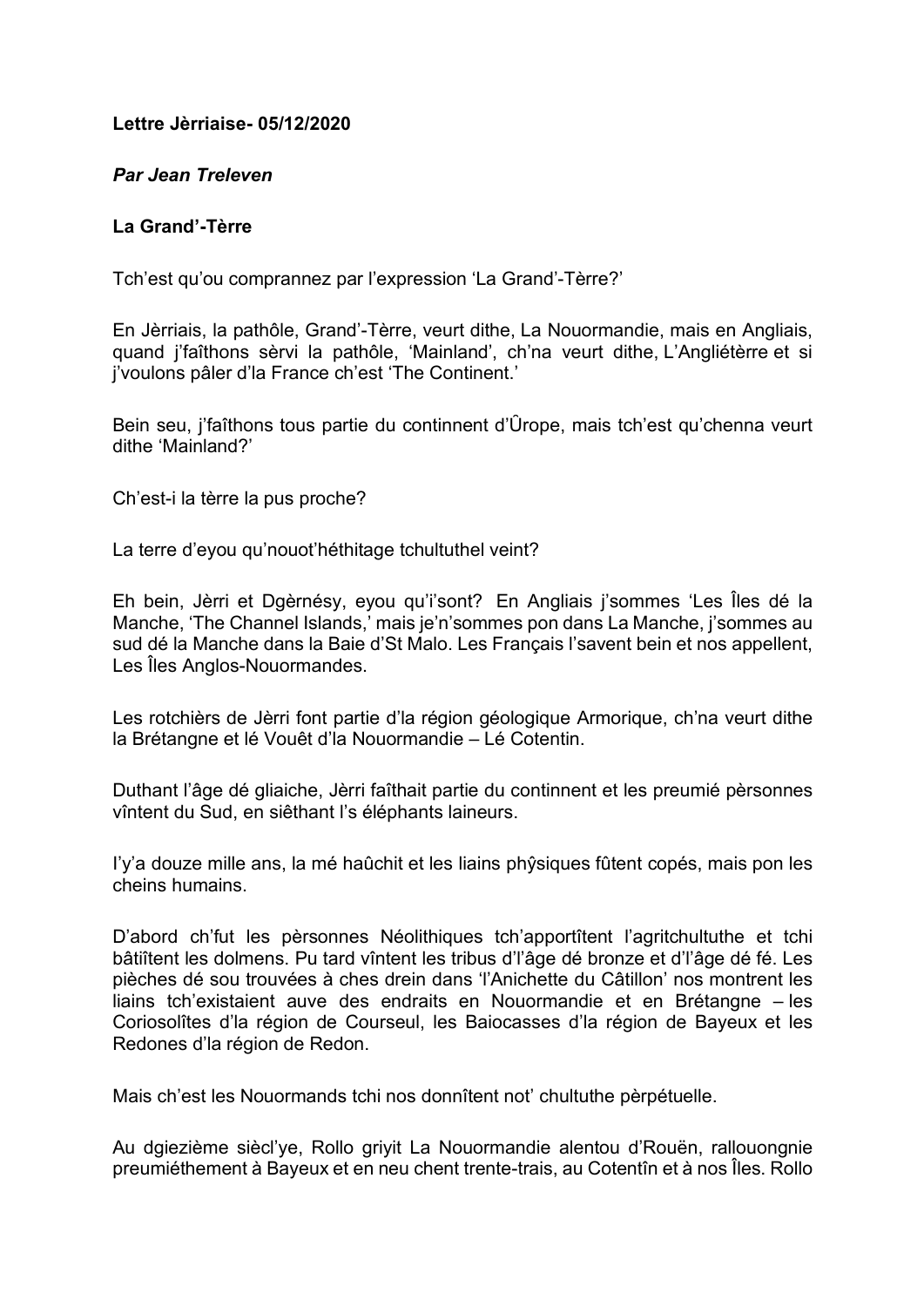et san fis Dgillaume Longue Êpée apportîtent lus système dé justice auve les justicièrs, les louais et les cours tchi continnuent en partie jusqu'aujourdaniet.

Sans doute ch'fut nouot's'pathâtion politique d'La Nouormandie en douze chent quatre, tchi donnit à Jèrri nouot'gouvèrnément îndépendant et griyit des forts liains auve lé Duc d'la Nouormandie Jean, tchi t'ait achteu rouai d'Angliétèrre étout.

D'abord I'n'y eut pon d'grands changements, j'restêmes Nouormands, mais êventuellement, l'Angliais c'menchit à rempliaichi l'Jèrriais et l'Français dans l's êcoles, l's Êtats et l's églyises. Les livres et les cantiques, et même les bâtisses et lé mangi d'vîntent pus Angliais.

Aniet l's înfluences tchultuthelles né sont pon raîque Nouormandes, Angliaîches et Françaises mais Italiennes, Portûndgaises, Polonnaises, Roumaines étout. Jèrri est véthitabliément un endrait multitchultuthel.

I y'avait d's années quand les liains politiques auve L'Ûrope renforchîtent, quand L'Rouoyaume Unni faîthait partie d'la commeunauté Ûropéenne mais pon pouor pus longtemps !

La Nouormandie reste la tèrre la pus proche dé Jèrri et l'origine d'nouot'identité tchultuthel. Aniet les liains de gouvèrnément, sont pus auve lé Rouoyaune Unni, mais La Nouormandie s'sa tréjous 'La Grand'-Tèrre.'

#### **In translation:**

#### **The Mainland**

What do you understand by the expression 'The Mainland?'

In Jèrriais, the term 'La Grand'-Terre' means Mainland and refers to Normandy, whereas in English, when we use the term 'Mainland,' it means England and if we want to refer to France we use the term 'The Continent.'

Of course we are all part of the continent of Europe, but what is the meaning of 'Mainland.'

Is it the land that is the closest?

Is it the land from where our cultural heritage come?

Or is it the land with which we have political ties?